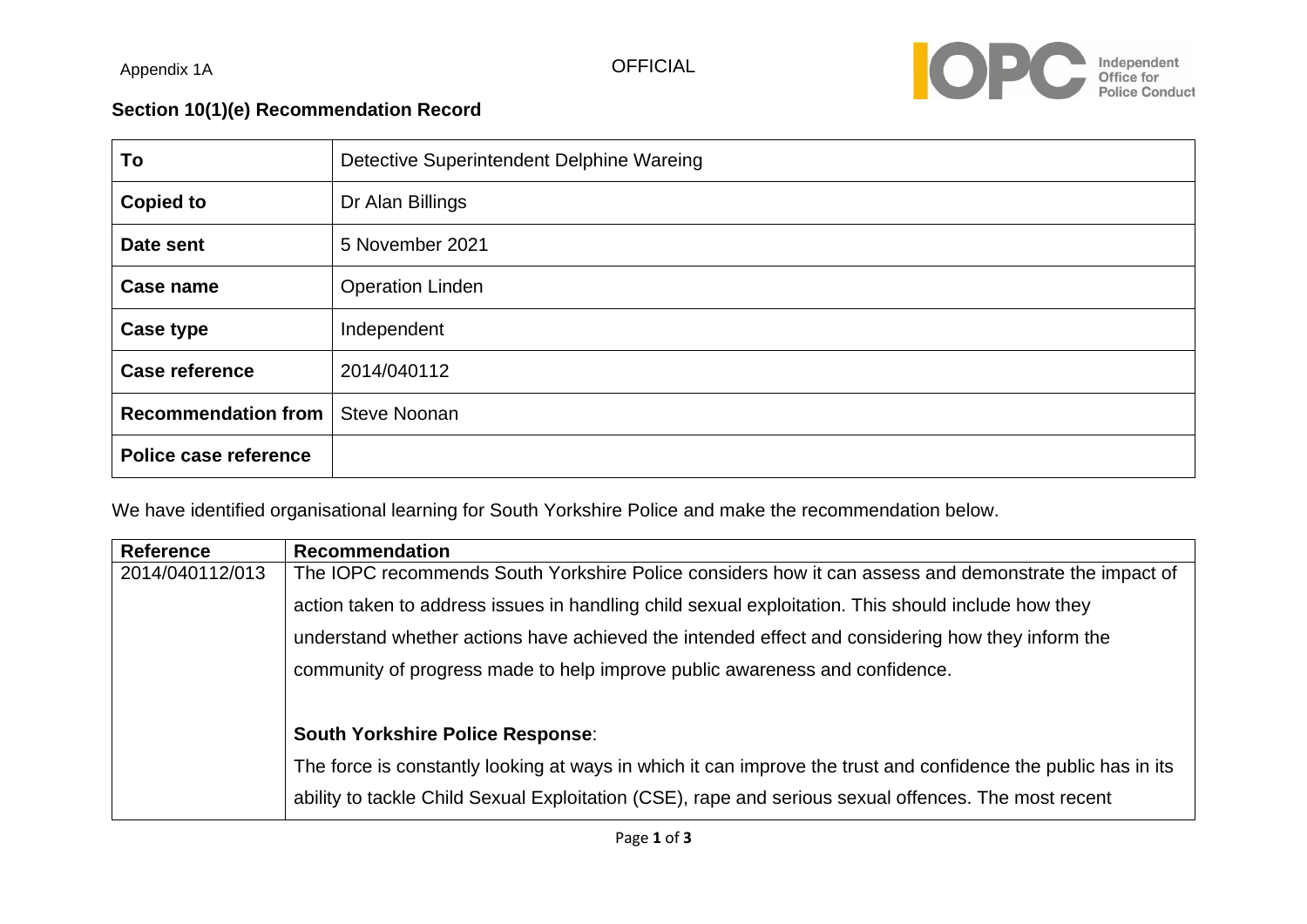HMICFRS independent inspection assessed the force as 'good' at Protecting Vulnerable People (PVP). The current PVP review will deliver improvements in the way the force investigates all serious sexual offences including rape and CSE and the current work ongoing to improve our response to rape has victim engagement and support as one of its key pillars.

The success of this work will be measured not only through the successful prosecutions secured through these improvements but will also be assessed through our proactive preventative work and through surveys with victims. These surveys will request feedback on how well victims have been dealt with by the force and the agencies supporting it. Victim feedback will be key to monitoring the success of our improvements and this feedback will be obtained directly and through commissioned services such as Independent Sexual Violence Advisors.

The Head of Professional Standards is working collaboratively with the Office of the Police and Crime Commissioner implementing a process to monitor all public complaints including those relating to CSE. This will ensure that learning is captured, recorded and actioned. This is reported directly into the Organisational Learning Board chaired by The Deputy Chief Constable.

The force is held to account via the Public Accountability Board where it is periodically required to report specifically on CSE. This links directly with our delivery plan on Violence Against Women and Girls. The force media team run regular updates on CSE particularly relating to the successful prosecution of CSE perpetrators. Through a campaign called 'Don't be Exposed', the force uses SnapChat to focus on parents of young people, warning them of the signs of exploitation. The force has a public facing web page on CSE: